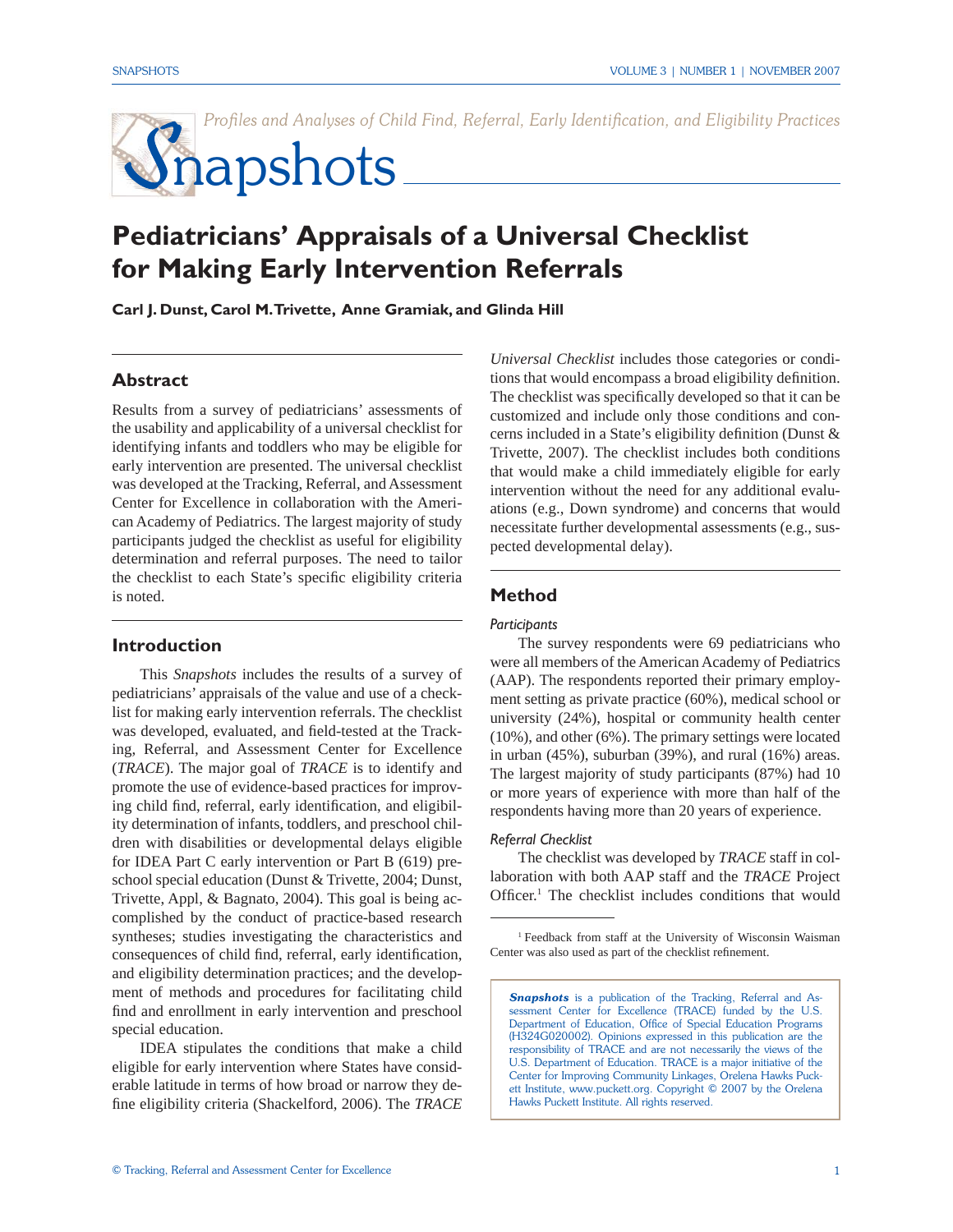make an infant or toddler eligible for early intervention, depending on a State's eligibility criteria. The conditions were organized into four categories: identified conditions, developmental delays, at-risk conditions, and other concerns. The specific conditions within each category are ones that have a high probability of being associated with poor developmental outcomes without early intervention. The original version of the checklist was intentionally over-inclusive to be sure it contained the most commonly occurring reasons a child might be eligible for early intervention (Scarborough, Hebbeler, & Spiker, 2006; Scarborough et al., 2004). The Appendix includes the revised version of the referral checklist based on study participant feedback.

#### *Survey*

 The survey had three sections. Section 1 included five statements that respondents were asked to rate on a 5-point scale from *not at all true* to *definitely true* (e.g., "The checklist includes the largest majority of conditions or concerns that precipitate a referral for early intervention."). Section 2 included three yes/no questions about the applicability of the scale for general use (e.g., "Would you likely use the checklist to make referrals to early intervention?"). Sections 1 and 2 also included open-ended questions asking for additional respondent comments and feedback. Section 3 included questions about the background characteristics of the survey respondents. The survey was completed online using Survey Monkey (www.surveymonkey.com).

#### **Results**

 Table 1 shows the number and percentage of study participants who rated the four main survey items *mostly true* or *definitely true*. The largest majority (81% to 96%)

#### **Table 1**

*Study Participants Responding Mostly True and Definitely* True *to Different Statements about the Referral Checklist*

| <b>Checklist Statements</b>                                                              | Number Percent |    |
|------------------------------------------------------------------------------------------|----------------|----|
| Includes the largest majority<br>of conditions or concerns<br>precipitating a referral   | 66             | 96 |
| Would be easy to complete to<br>identify eligible infants and toddler                    | 62             | 91 |
| Checklist organization makes<br>identification of a child's condition<br>or concern easy | 62             | 91 |
| Professionals would find the checklist<br>easy to use                                    | 55             | 82 |
| I would recommend the checklist to<br>my colleagues                                      | 54             | 81 |



**Figure 1. Percentage of respondents endorsing different uses of the TRACE Universal Checklist.**

of the participants strongly agreed with the four statements about the referral checklist. More specifically, the survey respondents indicated that the checklist included the largest majority of conditions and concerns that would warrant a referral to early intervention, and the checklist organization would make it easy to identify potentially eligible children. The respondents also indicated that the checklist would be easy to use and that they would recommend the checklist to their colleagues. It is of interest to note that the particular respondents who did not strongly endorse the use of the checklist were mostly pediatricians who already "had a system in place" for identifying and referring eligible children.

 About three-quarters of the respondents indicated that they would use the checklist if it was tailored specifically to a State's eligibility definition (Figure 1), which became the basis, in part, for having State-specific versions of the checklist (Dunst & Trivette, 2007). About two-thirds of the respondents indicated that others would likely use the checklist. Again, the particular respondents who did not indicate "Yes" to these statements tended to be pediatricians who already had an established mechanism for making referrals.

#### **Discussion**

Taken together, the findings from the survey of the *TRACE Universal Checklist* indicated that it was judged a useful tool for facilitating early intervention referrals. The one overriding concern raised by survey respondents was the fact that the checklist would need to be tailored to each State's eligibility criteria to make the checklist most useful to primary referral sources.

As part of field-testing the *TRACE Universal Checklist*, staff at the University of Wisconsin Waisman Center developed a *Wisconsin First Step* early intervention program version of the checklist (see www.waisman.wisc. edu/birthto3/EIChecklist.pdf; www.waisman.wisc.edu/ birthto3/may07.pdf; Early intervention referral check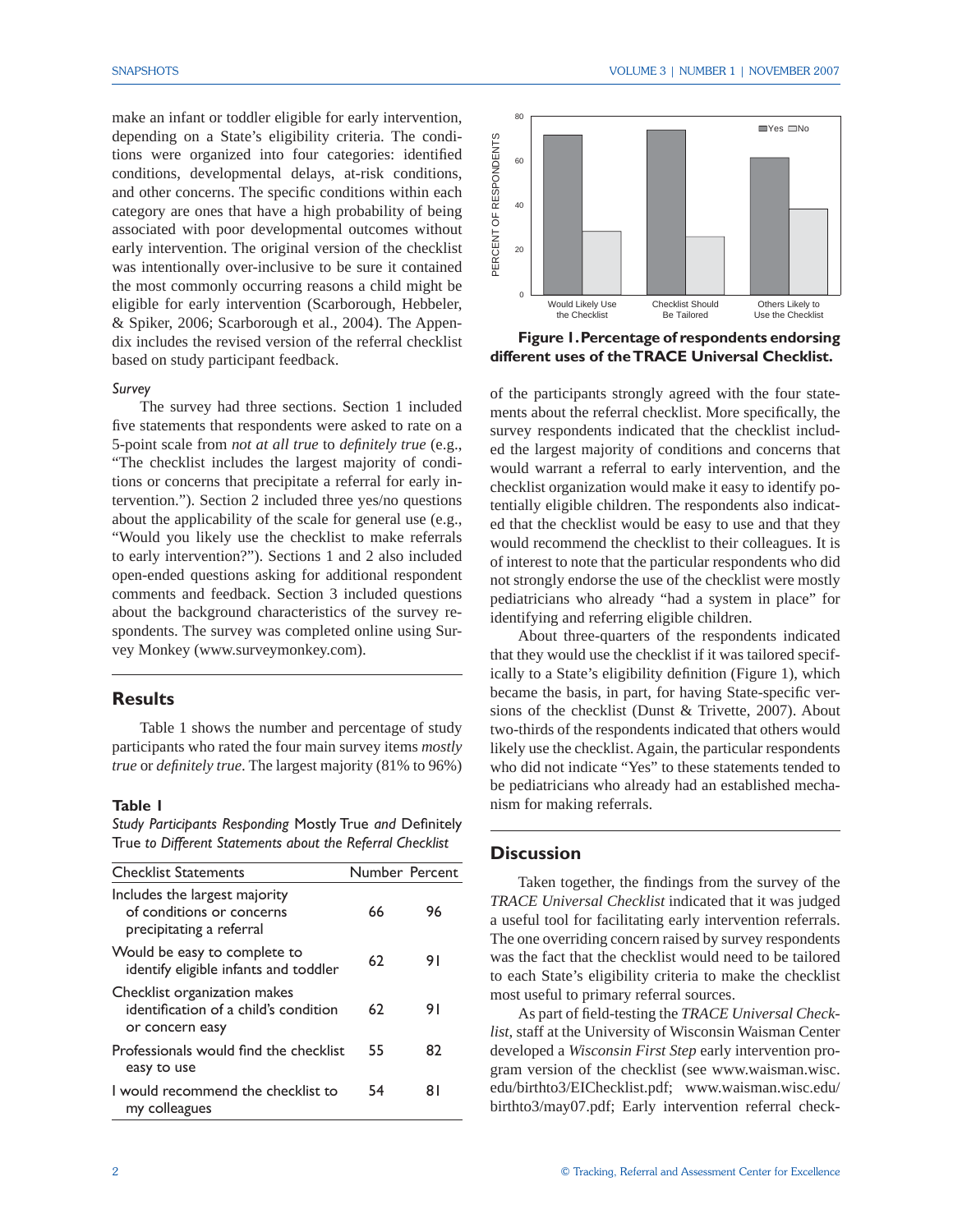list for healthcare providers, 2007). The checklist was customized and tailored to reflect Wisconsin's "way of thinking" about early intervention program eligibility. The interested reader should compare the *TRACE Universal Checklist* with the Waisman Center Checklist to see how the key features of the checklist can be maintained while at the same time making it applicable specifically to one State's eligibility criteria.

 Research has found that promoting primary referral sources referrals to specialty care is best accomplished using a variety of methods and procedures (Clow, Dunst, Trivette, & Hamby, 2005; Dunst & Gorman, 2006; Dunst & Hamby, 2006; Faulkner et al., 2003; Grimshaw et al., 2005; O'Brien et al., 2001; Shaw et al., 2005). The most successful approaches are ones that are easily incorporated into existing program practices and "ways of doing business." The *TRACE Universal Checklist* is intended to be used as one way of promoting primary referral sources' understanding of the conditions and concerns that make a child eligible for early intervention and for recognizing conditions and concerns that should precipitate a referral.

#### **Acknowledgments**

 Appreciation is extended to Shifra Nerenberg for typing and Kaki Roberts for final layout of the manuscript.

#### **References**

- Clow, P., Dunst, C. J., Trivette, C. M., & Hamby, D. W. (2005). Educational outreach (academic detailing) and physician prescribing practices. *Cornerstones, 1*(1), 1-9. Available at http://tracecenter.info/cornerstones/cornerstones\_vol1\_no1.pdf.
- Dunst, C. J., & Gorman, E. (2006). Practices for increasing referrals from primary care physicians. *Cornerstones, 2*(5), 1-10. Available at http://tracecenter. info/cornerstones/cornerstones\_vol2\_no5.pdf.
- Dunst, C. J., & Hamby, D. W. (2006). Tailoring printed materials for improving child find. Cornerstones, *2*(4), 1-11. Available at http://tracecenter.info/cornerstones/cornerstones\_vol2\_no4.pdf.
- Dunst, C. J., & Trivette, C. M. (2004). Toward a categorization scheme of child find, referral, early identification and eligibility determination practices. *Tracelines, 1*(2), 1-18. Available at http://www. tracecenter.info/tracelines/tracelines\_vol1\_no2.pdf.
- Dunst, C. J., & Trivette, C. M. (2007). A universal checklist for identifying infants and toddlers eligible for early intervention. *TRACE Practice Guide: Referral, 2*(1).
- Dunst, C. J., Trivette, C. M., Appl, D. J., & Bagnato, S. J. (2004). Framework for investigating child find,

© Tracking, Referral and Assessment Center for Excellence 3

referral, early identification, and eligibility determination practices. *Tracelines, 1*(1), 1-11. Available at http://www.tracecenter.info/tracelines/tracelines\_ vol1\_no1.pdf.

- Early intervention referral checklist for healthcare providers. (2007, May). *Birth to 6 Events, Issue 56*, 16.
- Faulkner, A., Mills, N., Bainton, D., Baxter, K., Kinnersley, P., Peters, T. J., & Sharp, D. (2003). A systematic review of the effect of primary care-based service innovations on quality and patterns of referral to specialist secondary care. *British Journal of General Practice, 53*, 878-884.
- Grimshaw, J. M., Winkens, R. A. G., Shirran, L., Cunningham, C., Mayhew, A., Thomas, R., & Fraser, C. (2005). Interventions to improve outpatient referrals from primary care to secondary care (Review). *Cochrane Database of Systematic Reviews*, Issue 4. Art. No. CD005471.
- O'Brien, M. A. T., Oxman, A. D., Davis, D. A., Haynes, R. B., Freemantle, N., & Harvey, E. L. (2001). Influence of educational outreach visits on behavioral change in health professionals (Cochrane Review). *Cochrane Library, Issue 4. Oxford: Update Software*.
- Scarborough, A. A., Hebbeler, K. M., & Spiker, D. (2006). Eligibility characteristics of infants and toddlers entering early intervention services in the United States. *Journal of Policy and Practice in Intellectual Disabilities, 3*(1), 57-64.
- Scarborough, A. A., Spiker, D., Mallik, S., Hebbeler, K., Baily, D. B., Jr., & Simeonsson, R. (2004). A national look at children and families entering early intervention. *Exceptional Children, 70*, 469-483.
- Shackelford, J. (2006, February). State and jurisdictional eligibility definitions for infants and toddlers with disabilities under IDEA. *NECTAC Notes,* (No. 20. ), 1-16. Chapel Hill: National Early Childhood Technical Assistance Center, University of North Carolina.
- Shaw, B., Cheater, F., Baker, R., Gillies, C., Hearnshaw, H., Flottorp, S., & Robertson, N. (2005). Tailored interventions to overcome indentified barriers to change: Effects on professional practice and health care outcomes. *Cochrane Database of Systematic Reviews, 4*.

#### **Authors**

 Carl J. Dunst, Ph.D., and Carol M. Trivette, Ph.D., are Co-Principal Investigators of the Tracking, Referral and Assessment Center for Excellence (TRACE) and Research Scientists at the Orelena Hawks Puckett Institute in Asheville and Morganton, North Carolina, respectively (dunst@puckett.org; ctrivette@puckett.org). Anne Gramiak, MPH, CHES, was the Manager of Screening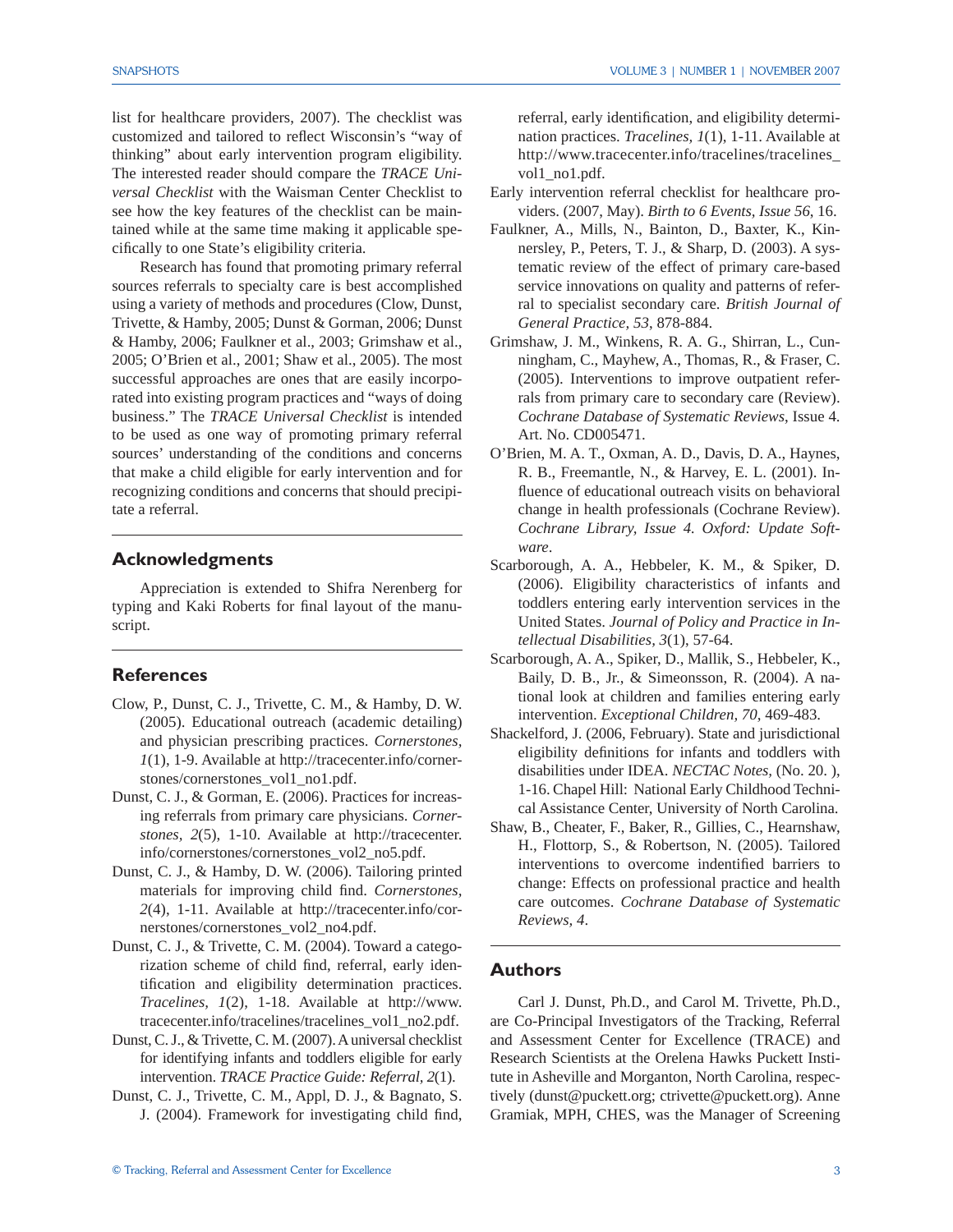Programs in the Division of Children with Special Needs of the American Academy of Pediatrics in Elk Grove Village, Illinois (agramiak@aap.org), and Glinda Hill, M.Ed., was a Project Manager on the Early Childhood Team of the U.S. Department of Education's Office of Special Education and Rehabilitative Services, Washington, D.C. (glinda\_hill@ed.gov), at the time the survey was conducted.